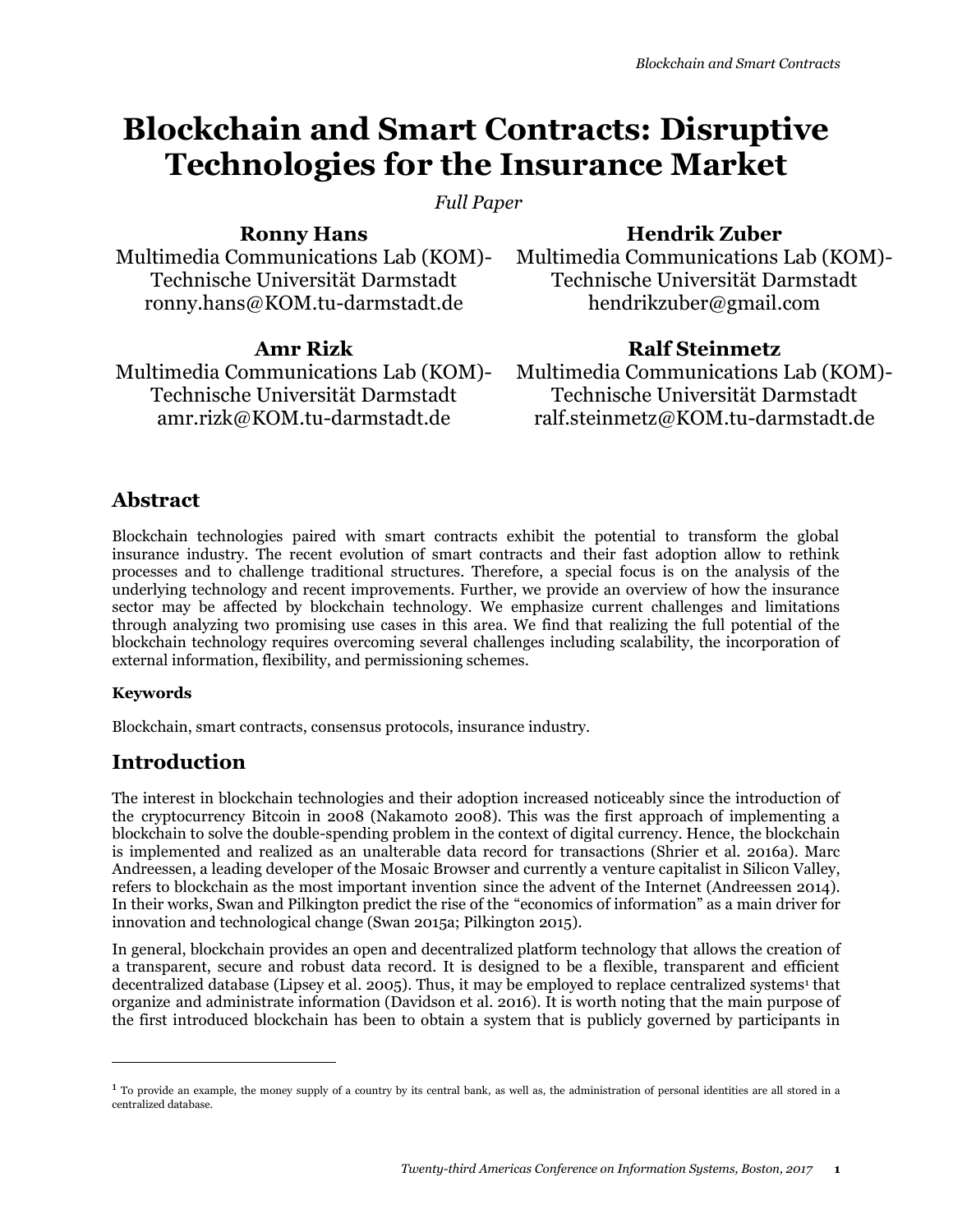their network without depending on any credible parties. The clients within the network utilize a so-called consensus protocol to protect and preserve the information records.

The blockchain technology platform Ethereum<sup>2</sup> offers besides its transaction processing capability, turing complete programmability for the integration of smart contracts (Wood 2014). Thereby, the implementation of terms of an agreement between various parties can be enabled based on predefined, i.e., programmed, rules. These rules can be realized in self-executing code and are triggered automatically (Luu et al. 2016). Such attributes have been developed to provide a practical realization of the vision of smart contracts, first introduced by Nick Szabo in 1997 (Szabo 1997). This allows completely new ways of rethinking current processes and to challenge current structures. As a consequence, there are a lot of different fields of application for this technology such as finance, insurance, smart energy systems, as well as, the music industry (Walport 2016). In addition, it can play a crucial role for governments and for recent developments of the Internet of Things due to its decentralized and permission definable architecture (Swan 2015b).

This paper highlights the most recent developments in the field of blockchain technologies and shows the latest improvements of smart contracts by considering the Ethereum network. To narrow down the scope of this work, we exclusively focus on the insurance industry and present two current use cases and show their impact on the industry. We show the potential of the blockchain technology including how it may fundamentally alter the worldwide insurance sector (Crawford et al. 2016).

The remainder of this paper is structured as follows: The first section focuses on application fields of blockchain and smart contracts within the insurance sector. We outline the current state of the art and the potential for innovations. We also provide a detailed overview about the technical characteristics of distinct realizations of blockchain technologies. The second section presents two use cases of blockchain showing promising future opportunities, as well as, current limitations. We conclude the paper with a brief summary.

# **Blockchain in the insurance industry**

Historically, the insurance industry has been slow to adopt new technologies (Crawford et al. 2016). Nevertheless, the emerging initiatives and innovation strategies address key challenges of this industry and focus on improvements in more individual pricing schemes, increasing profitability and retaining clients (Mainelli et al. 2015). Smart contracts that are based on the blockchain technology streamline several processes that are currently spread across numerous systems and databases. Here, blockchain functions act as a shared database and serve as a protected, unique source of trusted information. Smart contracts are implemented on top of this technology platform to automatize authentication and computation processes or similar tasks which may exhibit a high incidence of errors or abuse (Deloitte 2016). Hence, this process may strongly change the insurance industry as insurance policies can often be translated directly to computer code, due to their if-then statements.

Major insurance companies started to put effort into evaluating possible ways of adopting blockchain to support and enhance their core businesses (Crawford et al. 2016). This includes an extended analysis of which type of blockchain systems can be used. Further, different consensus protocols have emerged to overcome the Byzantine General's problem, where a group of people is required to agree upon common information. Overall, the blockchain technology has generated promising opportunities for disruption due to the following reasons (Deloitte 2016):

- Decrease need for trust and financial exposure in already existing agreements and provide legal clarity
- Facilitate deployment and maintenance of internal or inter-organizational infrastructure
- Enhance uptime and overall security

 $\overline{a}$ 

• Reduce costs of running services, error-proneness and the organization's reputational risk

<sup>2</sup> Ethereum was developed as a second-generation blockchain technology to provide a decentralized platform that allows the usage of smart contracts. In addition, this network has seen a constant growing acceptance and already backs nearly one hundred thousand contracts (Luu et al. 2016).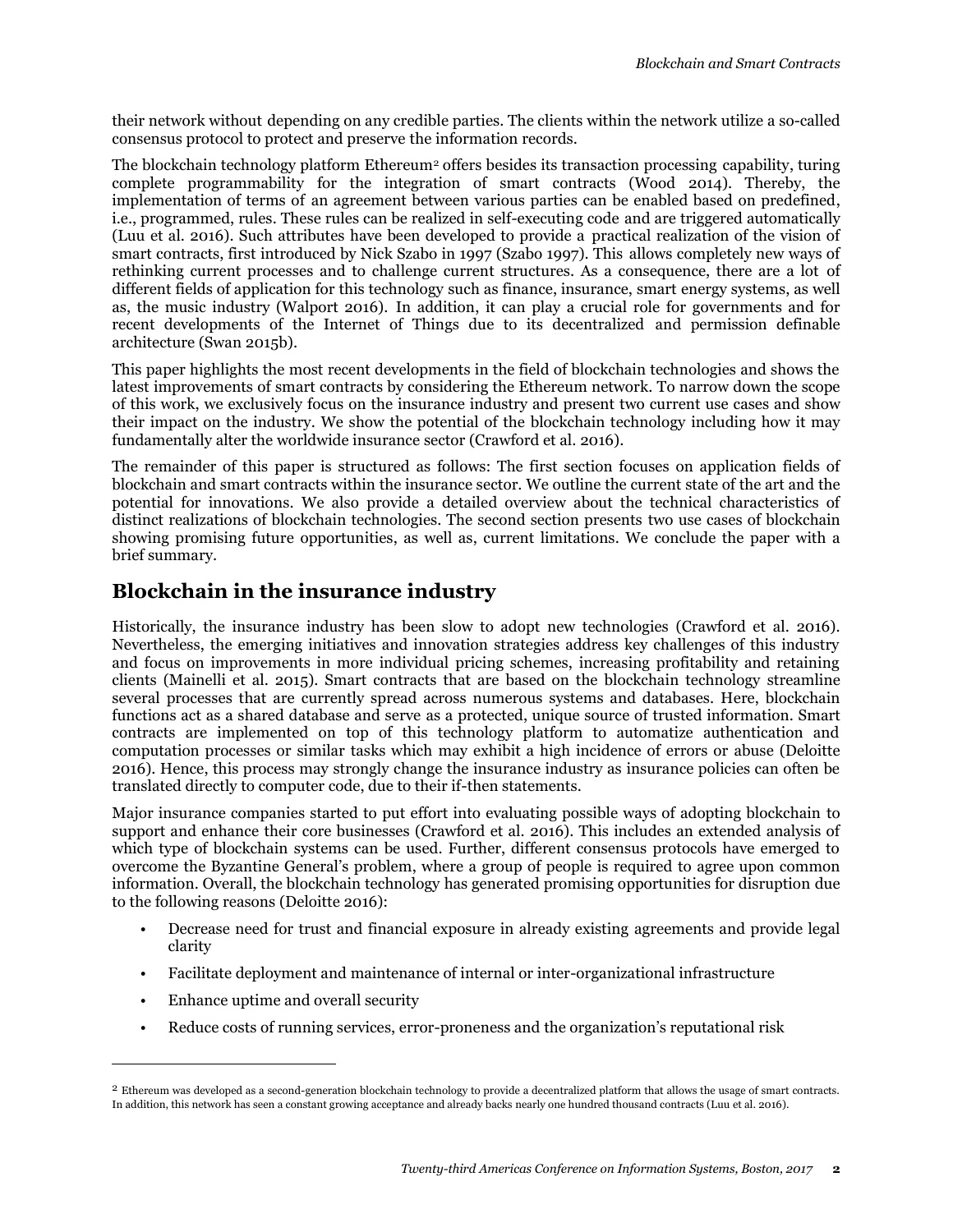- Improve transparency and auditability by granting instant access for executives, clients and regulators at any time
- Allow new kind of business and operational models as smart contracts enable an inexpensive alternative to guarantee that transactions are accurately performed

The prevention of fraud continues to be a top priority for the insurance industry as mentioned, for example, in the last UK Government Chief Scientific Adviser report (Walport 2016). The underlying goal is to apply blockchain technology to streamline the payment and claims handling process to reduce the risk of fraudulent claims. Further, consumer insurance policies are often distributed by brokers that use third-party software platforms. They are regularly implemented in entirely independent and different code schemes due to an individual realization of the insurer's pricing model. As a consequence, several intermediaries might become dispensable by a shift to blockchain (Mainelli et al. 2015).

### *Functionality and Application of Blockchain and Smart Contracts*

In this section we first present the details of the blockchain technology before introducing smart contracts and their working modes.

#### **Blockchain Technology**

In general, a blockchain is a decentralized and trustful database that contains all records of events or transactions that have been executed and shared between participating parties (Shrier et al. 2016a). In addition, the blockchain incorporates a full, unaltered and verifiable history of every single transaction providing a high level of transparency (Wood 2014). To guarantee security for the information on the blockchain, every transaction must be approved by the network. Here, no external authentication measures are necessary. Instead, different consensus mechanisms can be utilized to achieve a consistent state at participating parties. This can be paired with a crypto-economic incentive to perform the verification process of a transaction (Luu et al. 2015).



**Figure 1: Generic Structure of a blockchain transaction (Adopted from Garzik 2015)**

Figure 1 presents the blockchain's generic structure. Both illustrated blocks include four ordered transactions on which the computed Merkle roots rely. Each transaction is linked to the previous one to maintain an ordered structure. As a consequence, transactions can be traced back in time. In general, a blockchain can possess different characteristics in terms of accessibility. A classification of these features is presented in the following table as suggested by (Garzik 2015).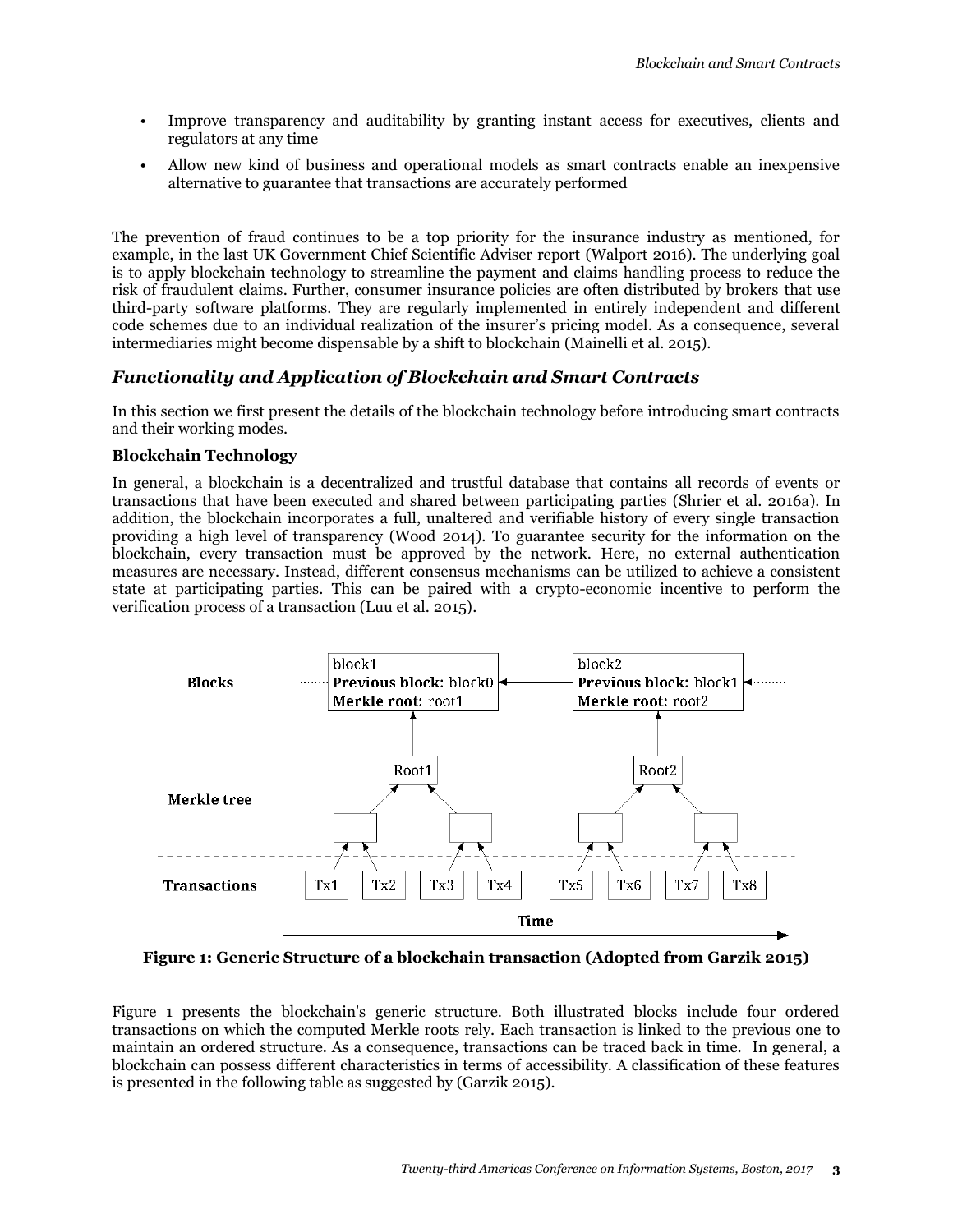| <b>Blockchain type</b> | Characteristics                                                                               |
|------------------------|-----------------------------------------------------------------------------------------------|
| Public                 | No restrictions for reading or submitting transactions for inclusion                          |
| Private                | Direct access to data, submitting transactions is limited to a<br>predefined list of entities |
| Permission-less        | No restrictions on identities of transaction processors                                       |
| Permissioned           | Solely predefined list of subjects with known identities can process<br>transactions          |

**Table 1. Designs and characteristics of Blockchain (Garzik 2015)**

Recent development efforts by the industry sector focus on private and permissioned blockchains to leverage the advantages of its database architecture (Pilkington 2015). This combination possesses a better performance compared to public blockchains at the expense of a more centralized design. On the contrary, a public blockchain such as Ethereum is decentralized to guarantee transparent data records and to ensure participants' equality (Wood 2014). Note that a permissioned design with known identities makes a consensus model unnecessary but decreases the degree of data transparency. Instead, network nodes can be encouraged to act in an honest manner by imposing regulations and prosecute fraudulent activities (Crawford et al. 2016). Even if such permissioned structures are often less decentralized, private blockchains managed by nodes from a consortium are still significantly more decentralized than current databases that make use of a master-access structure (Buterin 2015).

To overcome threats of participants with an incentive to maliciously influence transactions, consensus protocols are crucial (Lamport et al. 1982). These protocols achieve a consistent and universal picture of the system state3. Contemporarily, the Proof-of-Work (PoW), Proof-of-Stake (PoS) and Byzantine Fault-Tolerant (BFT) protocols are the most widely applied consensus protocols and possess completely different scalability characteristics (Davidson et al. 2016). In brief, a blockchain based on PoW provides favorable node scalability paired with a deficient performance which makes it highly cost intensive due to considerable energy consumption. Whereas PoS exhibits significantly lower costs, less censorship and also a high scalability at the expense of the Nothing at Stake trust Problem (Buterin 2016). The PoS consensus protocol processes significantly more transactions per second compared to other protocols. In contrast, a blockchain that uses BFT exhibits a good performance and restricted scalability (Croman et al. 2016). Here, every node must know all of its peer nodes that are engaged in the network to achieve consensus (Vukolić 2016). As a consequence, a trusted and centralized administration is needed to emit identities and cryptographic authorization to nodes, which makes this algorithm suitable for permissioned blockchains.

It is to expect that blockchain solutions will be heavily cost efficient compared to centralized approaches as they are supported by three downward sloping exponential cost curves (Davidson et al. 2016), i.e.,

- 1. Moore's law asserting that the price to process digital information halves every 18 months
- 2. Kryder's Law claiming that the price to store digital information halves every 12 months
- 3. Nielsen's Law stating that the price of transporting digital information halves every 24 months

#### **Smart Contracts**

 $\overline{a}$ 

A smart contract can be defined as an event and state-driven program that may run on a blockchain platform to administer assets that are included in the blockchain (Luu et al. 2016). Further, the scripting attributes of blockchains can be utilized to create cryptographic contracts that execute predefined agreement obligations by using self-enforced scripting languages (Szabo 1997). This type of contracts

<sup>3</sup> Brewer's CAP Theorem asserts for distributed systems that it is not possible to preserve availability, consistency and partition tolerance across all nodes.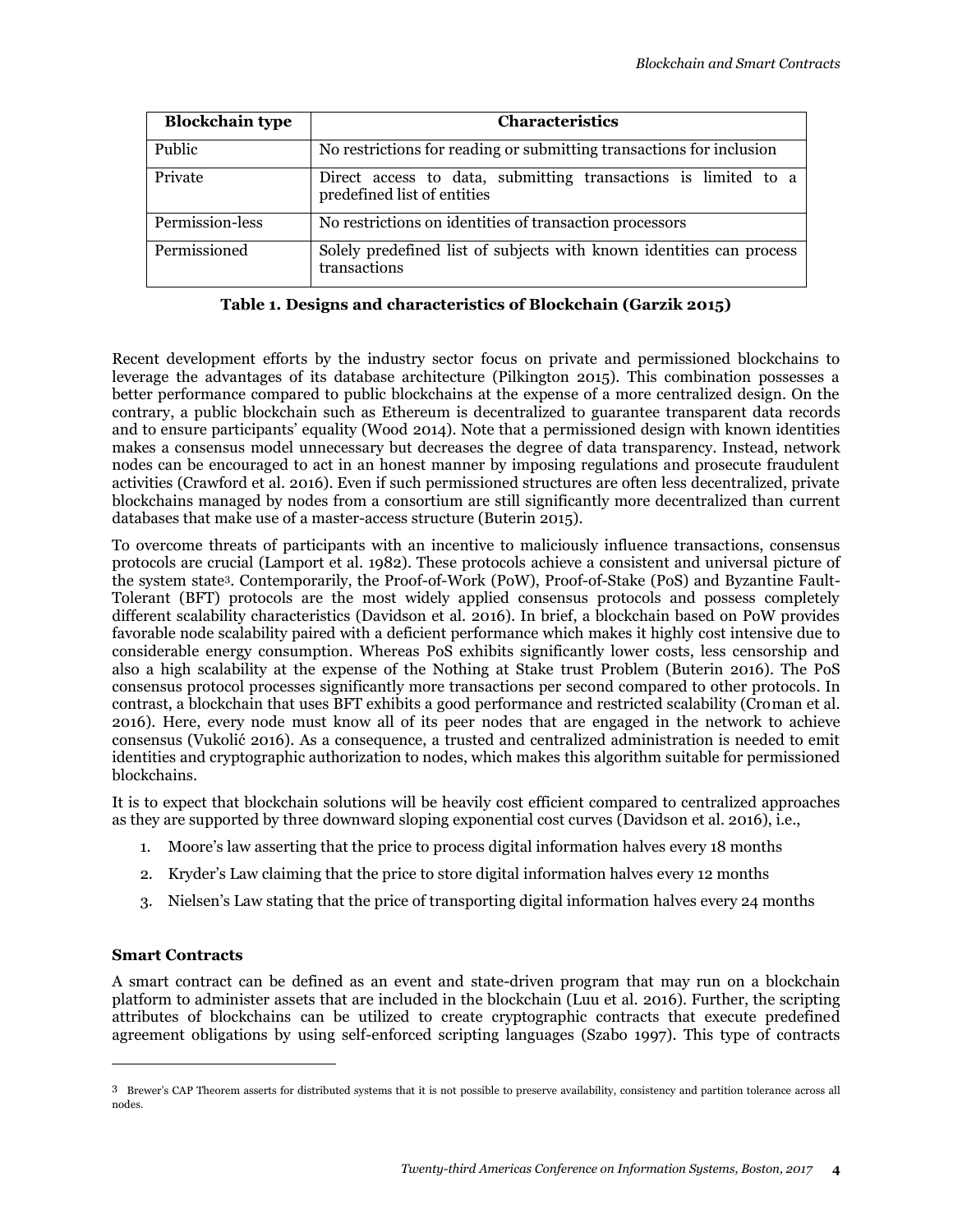needs an unbiased mediator to take decisions and actions on the agreement. Consequently, blockchains are perfectly suitable to run smart contracts as they provide incentives for the mediator to decide honestly by using game theoretical motives. The verification process of such contracts is the same as used for blockchain technology.

One of the leading platforms for smart contracts is undoubtedly Ethereum, which Vitalik Buterin describes as a generalized technology scheme that can be used as a base for state machine concepts (Buterin 2014). It uses its own cryptocurrency "ether" and provides a scripting language for the generation process of contracts.

A main challenge for smart contracts is to achieve sustainability and to prevent malicious usage. In Ethereum this is resolved by requiring a "fee" (ether) that is consumed by the nodes to compensate for contract execution. The amount of "ether" for a contract execution depends on its complexity. In addition, Smart contracts need external data input for the evaluation process. Oracles, i.e., trusted third parties, deliver validated external data to a smart contract that can be logically evaluated to make a decision. To guarantee that the information has not been manipulated, signature concepts such as "three out of five" are installed.

Privacy concerns paired with the vast amount of necessary data required for smart contracts also lead to new structured approaches for the development of blockchain designs. For example, one approach suggests creating parallel working blockchains which permit the transfer of assets and data between them (Pilkington et al. 2015). The concept of using various blockchains resulted in a scheme consisting of the following blockchains: "Identity chains", "transaction chains", and "content chains" (Mainelli et al. 2015). First, the identity chains are responsible to grant authorization for participants to a transaction chain. This structure allows having a public and permission-less identity chain and private transaction chains that allow access after verification was successful. Second, transaction chains keep track of the executed transactions and store solely the corresponding hashes for optimized performance. Third, content chains are decentralized storages that secure the data and guarantee accessibility. In brief, this scheme provides a dynamic and flexible framework for several use cases.

In summary, the blockchain technology offers noteworthy improvements for a variety of applications. This includes increased speed and real-time updates, improved accuracy, lower execution risk, reduced number of insurance intermediaries; lower costs, as well as, new business models (Deloitte 2016). Decentralized smart contracts ensure that participants, usually unknown to each other, can safely perform transactions between them. This is achieved while solving the problem of requiring accredited intermediaries which often provokes significant costs (Mainelli et al. 2016).

## **Fields of applications: Two current use cases**

As already discussed, the insurance industry has the potential to be disrupted by the application of blockchain technology (Mainelli and Manson, 2016). This section presents two use cases that demonstrate the potentials within this area. We also provide an overview of the current challenges and limitations of the underlying blockchain technology.

#### *Use case 1: Smart Contracts Based on Trusted Data Feeds – Natural Disaster Swaps*

In 2013 the worldwide market for wholesale insurance and reinsurance summed up to a Gross Written Premium of more than 520 billion USD (Hearn et al. 2014). Insurance against natural catastrophes plays an important role in this sector. Such catastrophes may cause instantaneous large costs for insurers. As a consequence, reinsurance companies may face large claims demanding instant payout. Therefore, they apply various approaches such as prefunding and risk-sharing by selling, e.g., "cat bonds" to financial investors (Dahlen et al. 2012). Cat swaps can easily be expressed as smart contracts due a simple evaluation of the contractually agreed conditions. Thus, the blockchain technology is perfectly suitable as it may achieve substantial improvements of the contract management process.

A promising proof of concept for such natural catastrophe swaps was recently piloted by Allianz Risk Transfer and Nephila Capital to facilitate and improve their contract management process (Allianz Risk Transfer AG 2016). According the online sources we infer that a private and permissioned blockchain is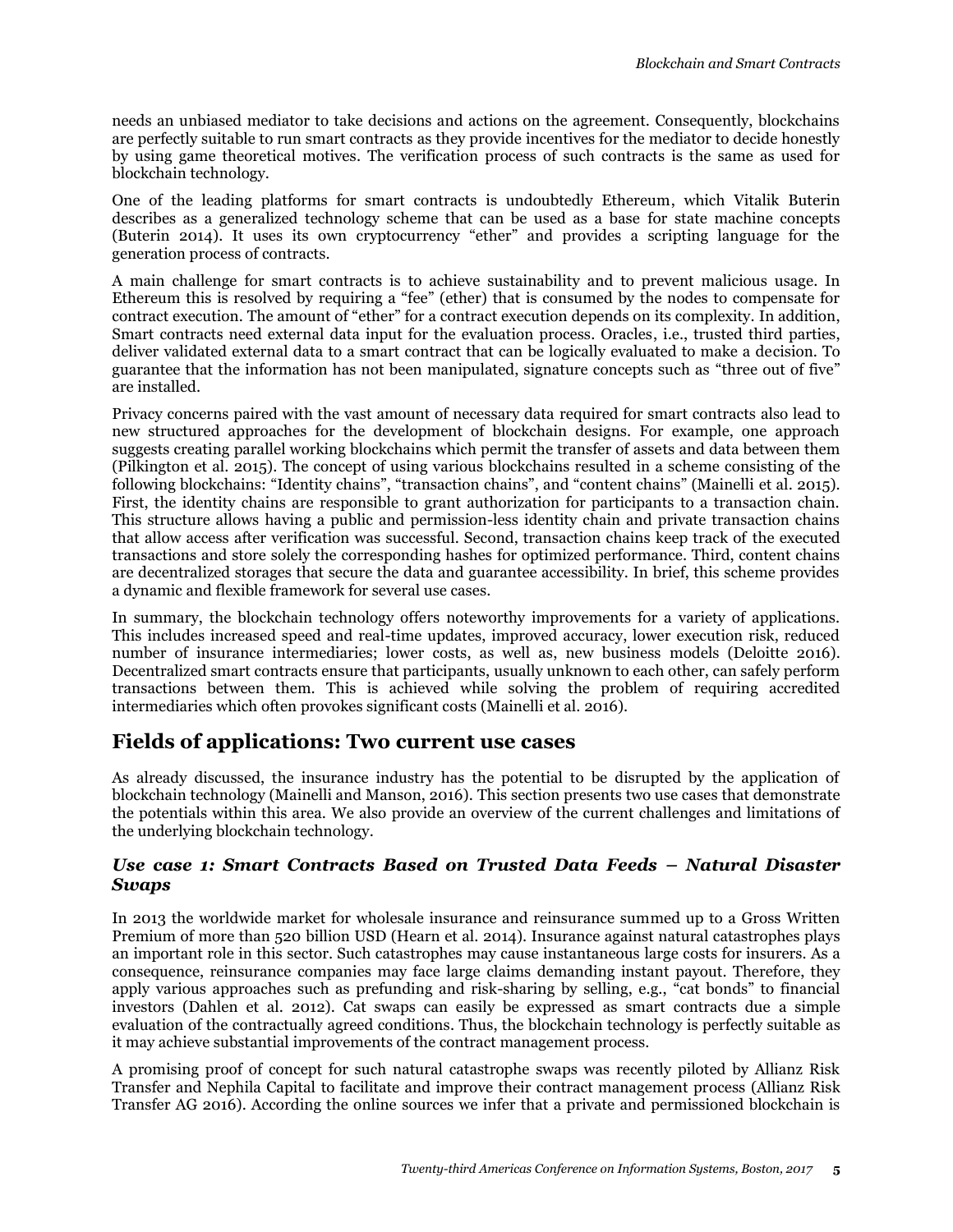used (Symbiont.io Inc. 2016) and a consensus is achieved by applying the improved BFT-SMaRt protocol as the parties already know each other and a trustful relationship exists among them (Bessani et al. 2014). The underlying blockchain technology paired with smart contracts is especially well suited for such an application as their negotiated agreements can easily be translated in executable code. Hence, the process can be automated while providing an unalterable transactional record facilitating auditing.



**Figure 2: Basic principle of a smart contract (Adopted from Alonso et al. 2015)**

In more detail, the process consisting of four main tasks is presented subsequently and its mode of operation is illustrated in Figure 2 (Alonso et al. 2015; Allianz Risk Transfer AG 2016).

- 1. **Contractual agreements**: Contract terms are translated to executable code that can be evaluated automatically and independently. Several of such validated smart contracts can coexist within a privately shared infrastructure.
- 2. **Information supply**: A third-party serves as external and trustful data source to provide necessary and secure input information to the smart contracts.
- 3. **Execution of smart contract**: The receipt of information triggers the execution of the corresponding smart contract to validate whether the predefined conditions are met.
- 4. **Settlement**: In case that the criteria are met, the value transfer process is automatically initiated as imposed by the contract terms and payouts are determined between the participants. Also offchain asset settlements can be performed by tracking account modifications on the blockchain to guarantee a creditworthy system.

The presented scenario only shows two involved parties and a third participant serving as provider of unaltered external information. Nevertheless, the example is easily expanded to more parties. Summarizing, the blockchain technology allows improving auditability, reliability and execution time of the contract management process of both cat swaps and bonds. Particularly, this is achieved because of fewer manual processing as well as less verification and authentication through intermediaries (Allianz Risk Transfer AG 2016).

#### *Use Case 2: Instant Insurance – insurETH*

Promising fields of applications can be found in areas which allow applying binary rule schemes to provide fast evaluations and instantaneously generate low cost insurance. Especially, in the private sector an increasing demand for just-in-time insurance can be observed. This makes, e.g., instant and simple flight insurance an auspicious use case (Desyllas et al. 2013). The claim process for delayed or canceled flights is commonly known as cumbersome. For example between June 2014 and May 2015 only less than 38 percent of the flight passengers with delayed or canceled flight from or to the United Kingdom did make a claim. (Detlefs et al. 2016).

In contrast to the first introduced use case, the flight insurance concept "insurETH" is built on the prominent Ethereum platform consisting of a public and permission-less blockchain (Wood 2014). Implementation details are highlighted in a greater extent subsequently similar to Figure 2: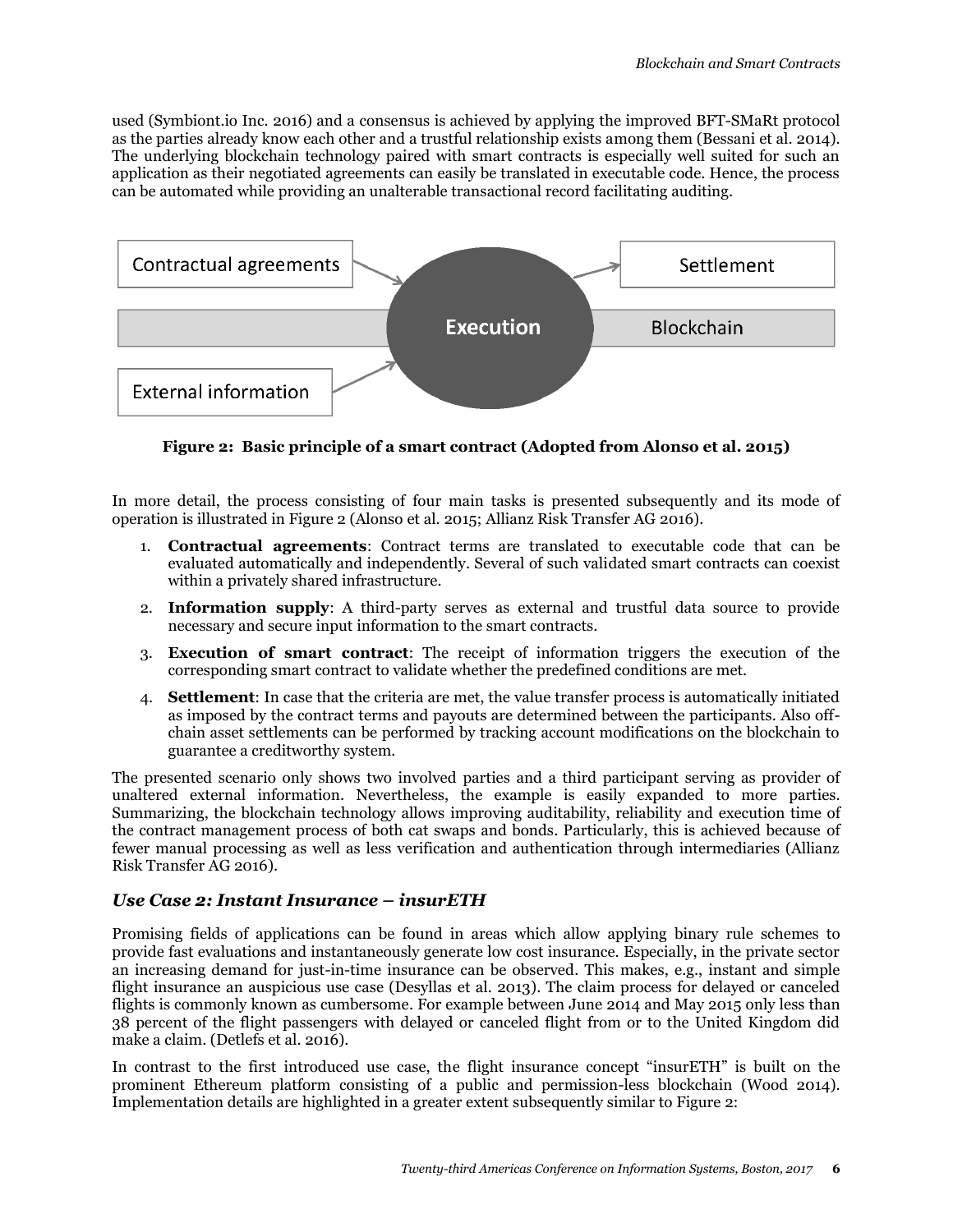- 1. **Contractual agreements**: The main smart contract with its corresponding criteria is efficiently implemented in Ethereum since the conditions for a flight insurance can easily be measured. Further, the permission-less design allows that everyone can sign an own flight insurance policy. Hence, a deposit is made based on the desired insurance sum and an agreement is automatically established. So, every upcoming flight of a given passenger can be insured with nearly no effort.
- 2. **Information supply**: Again, an oracle provides trustworthy flight information that is delivered to the smart contract to trigger the execution of the underlying code.
- 3. **Execution of smart contract**: An event is triggered each time new information is received and, in turn, the smart contract is executed to validate whether the predefined conditions are met.
- 4. **Settlement**: When the agreed conditions are met, i.e., flight delay or cancellation, the smart contract automatically takes measures of a refund and initiates the payout process in ether.

Consequently, it would be achievable with ease that every passenger facing such delays may easily claim a refund. Such an approach facilitates the process completely as its does not rely on human intervention since triggers binary and initial conditions are limited. In addition, this approach also provides an investment platform which allows to rethink current insurance concepts. In general, both use cases have shown a high disruptive potential. On the one hand, they permit to reduce costs significantly with less manual intervention. On the other hand, they enhance transparency and reliability for customers.

### *Potential, Challenges, and Limitations*

In the following, we focus on the potential, challenges, and limitations of blockchain technology within the insurance sector. We emphasize important drivers that may increase its usability and application. Particularly, insurers can apply blockchain technology paired with smart contracts in their daily activities such as identity authentication and validation, payment operations, as well as, their documentation and data management (Shrier et al. 2016b). Hence, more personalized insurance products can be offered at lower prices by simultaneously increasing transparency, automating processes and introducing the exchange of individual customer's data (Mainelli et al. 2015). Further, new markets can be accessed in regions that lack good data maintenance and exhibit high grades of corruption as blockchain technology provides a more reliable and inalterable alternative to current registries (Shrier et al. 2016a). This leads to the development of new concepts that face increasing attention and already achieved promising results such as in the peer-to-peer and just-in-time insurance.

As a consequence, the latest improvements of the underlying technology for blockchain and smart contracts allow rethinking the so far existing concept of centralized insurance models. Thus, peer-to-peer models to insure risk may arise as the overhead problem of collecting premiums and processing payouts can be resolved using the concepts of blockchain and smart contract. Especially, the fast growing sharing community (PWC, 2014) demands different types of insurance and requires a higher degree of flexibility. For example, using car sharing, cars are available on an instant basis and insurance policies may be hired per trip for which smart contracts guarantee a suitable integration of these new concepts.

As an increase in instant and autonomous insurance occurs, new structures for insurance companies become necessary. Therefore, Decentralized Autonomous Organizations are a promising alternative which can be generated by combining blockchain technology and smart contracts (Luu et al. 2016; Swan 2015b). The underlying business model and rules are stated in the code of this organization, for which reason it becomes a smart contract itself (Swan 2015a). This approach ensures that the rules are followed and it offers different ways of involvement for its policyholders (e.g. selling shares such that policyholders are the owners of the organization). Such autonomous machinery will create enormous markets as it has the potential to generate inclusion and disrupt markets of more than two billion people that are still financially unprivileged in the world (Demirgüç-Kunt et al. 2015). The blockchain approach might become a core technology to enable the development of an instant and more economical as well as decentralized system (Mainelli et al. 2015).

In addition, another promising field for this technology is the so-called "New Deal on Data" as privacy aspects of private information becomes a global concern (Pentland 2009). Recently the current European Consumer Commissioner Meglena Kuneva noted that "Personal data is the new oil of the Internet and the new currency of the digital world" (Kuneva 2009). The presented technology allows to empower this "New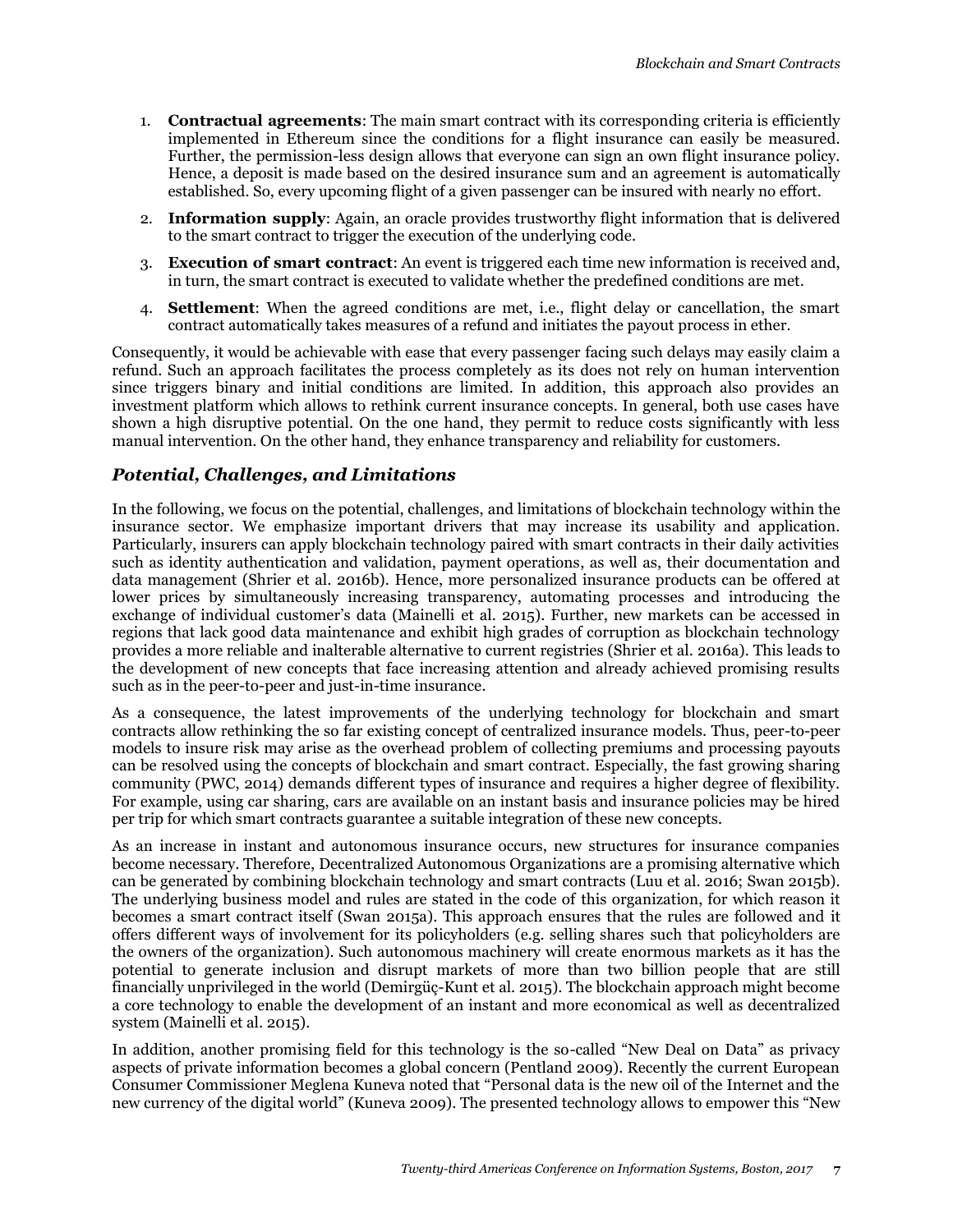Deal on Data" by ensuring a higher degree of individual's authority and control of personal data and at the same time providing the data readily for public good (Pentland 2009; Mainelli et al. 2015). The use of data aggregation brings huge benefits for the public but the protection of everybody's privacy must be guaranteed at the same time as it is crucial for the success as a society (Shrier et al. 2016a). Technologies such as blockchain and smart contracts may increase the consumer's confidence and diminish identity and claim fraud (Mainelli et al. 2016).

An important challenge is improving the currently applied consensus mechanisms (Lamport et al. 1982; Garay et al. 2015). The decision making whether to use a Proof-of-Work, a Proof-of-Stake or a Byzantine Fault protocol is accompanied by a trade-off between scalability and the desired degree of decentralization, security and performance as well as energy consumption and costs (Vukolić 2016). One promising approach for resource intensive blockchain application is to implement computationally costly components of consensus protocols in hardware to achieve enhanced performance as demonstrated by recent works (Poke et al. 2015). Also, current developments in the era of PoS may achieve significant improvements and may become the most important consensus protocol in future (Buterin 2016). Smart contracts depend heavily on the quality of external resources provided by oracles. As a consequence, it must be ensured that oracles provide trustful data. They must also be protected in case that their information resources disappear or previously independent sources merge.

To be successful, new emerging technologies must attract sufficient users and generate a behavioral change among them (Matthing et al. 2006). Even if change is consistently occurring, a refusal to change can often be found within society (Oreg 2003). Potential clients must become accustomed to the fact that the blockchain technology offers great advantages in terms of a completely secure and trustful record of historical transactions. Consequently, people must also be incentivized to accept and use this technology (Shrier et al. 2016b). Hence, the present barriers to adoption such as the infrastructure or the time needed for the first set up must be reduced and simplified.

The presented benefits are in contrast to technological limitations of the blockchain platform and smart contracts. First, the already mentioned security concerns, consensus protocols and resulting trade-offs must be addressed. Second, the insurance sector must protect and cover policyholders due to regulations which have to be translated for these new emerging technologies. New use cases such as peer-to-peer insurance build upon blockchain technology and do not rely directly on any central authority as transactions are performed in the Internet without geographic limitations (Pilkington 2015). Thus, regulatory governance is one of the most challenging hurdles for a broad implementation of this technology in the insurance sector (Walport 2016). Also, questions concerning the legal validity, how to rule in case of conflicts or how to integrate different legislations have to be considered in a greater extent when the technology is further embraced.

## **Conclusion**

The blockchain technology and smart contracts are in an early stage of a Schumpeterian "creative destruction" phase. These technologies undergo an evolutionary development of market and industrial dynamics (Dopfer et al. 2015). Thereby, they are described as "technium" by (Arthur 2009) and may shape an advanced techno-economic paradigm (Perez, 2009). This diffusion trajectory of the blockchain technology will unfold as sequential applications are discovered and adopted given numerous use cases which may have a significant economic impact (Davidson et al. 2016).

Summarizing, these technologies offer extraordinary potential in all areas where a trustful record of every transaction is needed. To realize their full potential, these technologies still must overcome several challenges such as scalability, incorporation of external information, underlying real assets, flexibility, privacy as well as permissioning schemes.

## **Acknowledgements**

This work was supported in part by the E-Finance Lab e.V., Frankfurt am Main, Germany (http://www.efinancelab.com).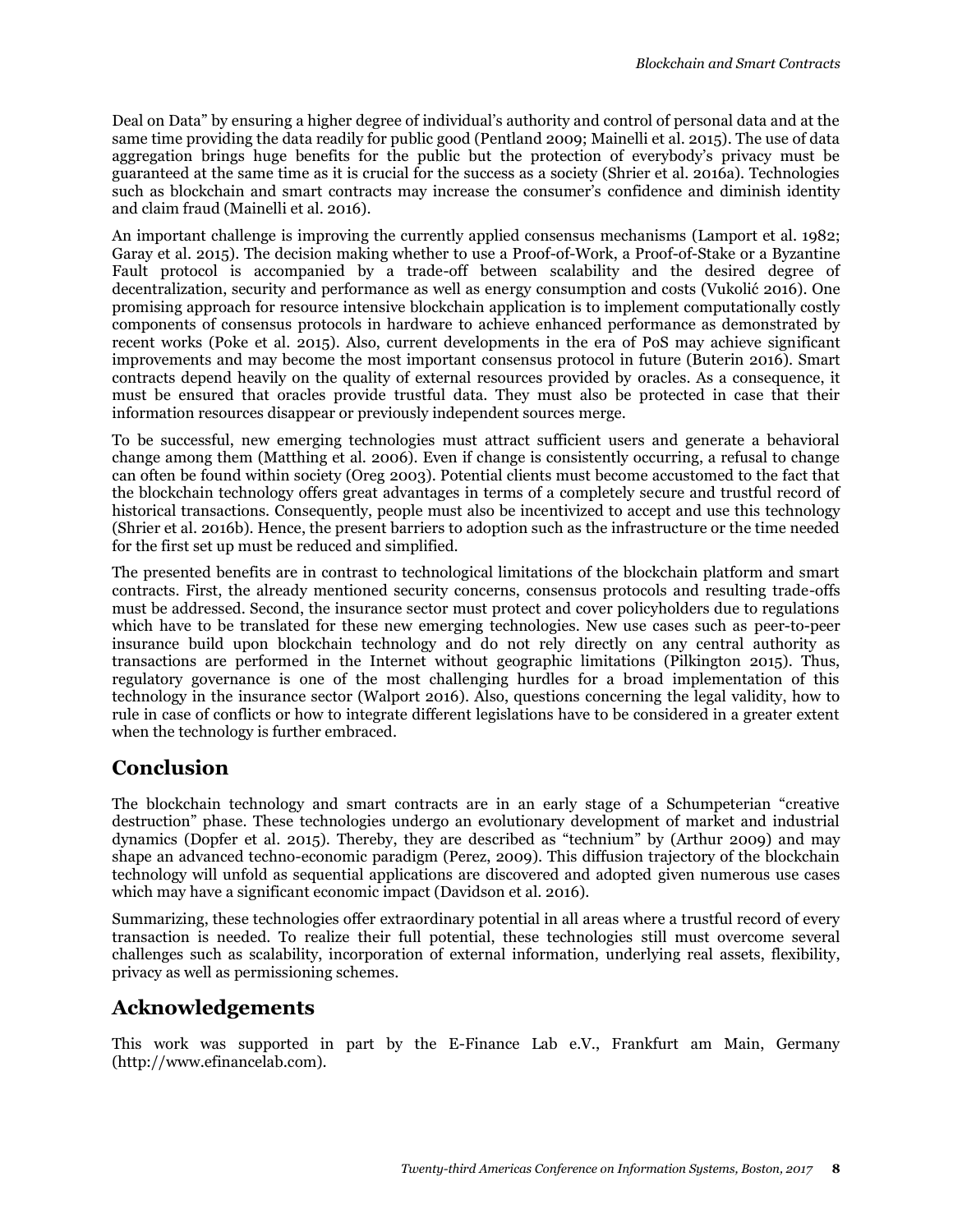### **REFERENCES**

- Allianz Risk Transfer AG. 2016. "Blockchain Technology Successfully Piloted by Allianz Risk Transfer and Nephila for Catastrophe Swap [Press Release]."
- Alonso, J., Cámara, N., Sebastián, J., Tuesta, D., Urbiola, P., and Vegas, I. 2015. "Digital Economy Outlook." Retrieved 27-02-17 From https://www.bbvaresearch.com/en/public-compuesta/digitaleconomy-outlook-october-2015/
- Andreessen, M. 2014. "Why Bitcoin Matters." New York Times, 21 January 2014. Retrieved 29-11-16 From http://dealbook.nytimes.com/2014/01/21/why-bitcoin-matters/?smid=pl-share
- Arthur, W.B. 2009. The Nature of Technology: What It Is and How It Evolves. Simon and Schuster.
- Bessani, A., Sousa, J., and Alchieri, E.E.P. 2014. "State Machine Replication for the Masses with Bft-Smart," 2014 44th Annual IEEE/IFIP International Conference on Dependable Systems and Networks, pp. 355-362.
- Brown, R.G. 2014. "A Simple Model to Make Sense of the Proliferation of Distributed Ledger, Smart Contract and Cryptocurrency Projects." Retrieved 29-11-16 From https://gendal.me/2015/02/10/asimple-model-for-smart-contracts/
- Buterin, V. 2014. "A Next-Generation Smart Contract and Decentralized Application Platform." Retrieved 26-11-16 From https://github.com/ethereum/wiki/wiki/White-Paper
- Buterin, V. 2015. "On Public and Private Blockchains," Ethereum Blog. Retrieved 14-12-16 From https://blog.ethereum.org/2015/08/07/on-public-and-private-blockchains/
- Buterin, V. 2016. "Proof of Stake FAQ." Retrieved 04-01-17 From https://github.com/ethereum/wiki/wiki/Proof-of-Stake-FAQ
- Crawford, S., Meadows, I., and Piesse, D. 2016. "Blockchain Technology as a Platform for Digitization: Implications for the Insurance Industry." Retrieved 24-02-17 From http://www.ey.com/Publication/vwLUAssets/EY-blockchain-technology-as-a-platform-fordigitization/\$FILE/EY-blockchain-technology-as-a-platform-for-digitization.pdf
- Croman, K., Decker, C., Eyal, I., Gencer, A.E., Juels, A., Kosba, A., Miller, A., Saxena, P., Shi, E., Gün Sirer, E., Song, D., and Wattenhofer, R. 2016. "On Scaling Decentralized Blockchains," in Financial Cryptography and Data Security, pp. 106-125.
- Davidson, S., De Filippi, P., and Potts, J. 2016. "Economics of Blockchain," Proceedings of Public Choice Conference.
- Deloitte. 2016. "CFO Insights Getting Smart About Smart Contracts." Retrieved 28-11-16 From https://www2.deloitte.com/content/dam/Deloitte/us/Documents/finance/us-cfo-insights-gettingsmart-contracts.pdf
- Demirgüç-Kunt, A., Klapper, L.F., Singer, D., and van Oudheusden, P. 2015. "The Global Findex Database 2014: Measuring Financial Inclusion around the World."
- Desyllas, P., and Sako, M. 2013. "Profiting from Business Model Innovation: Evidence from Pay-as-You-Drive Auto Insurance," Research Policy (42:1), pp. 101-116.
- Detlefs, F., Rubenacker, T., Burger, K., and Medina, S. 2016. "Blockchain Technology: Can Insurers Retrieved 24-02-17 From http://www.tcs.com/resources/white\_papers/ Pages/Blockchain-technology-promise-insurers.aspx
- Dopfer, K., and Potts, J. 2015. The General Theory of Economic Evolution. Routledge.
- Garay, J., Kiayias, A., and Leonardos, N. 2015. "The Bitcoin Backbone Protocol: Analysis and Applications," in Advances in Cryptology - Eurocrypt 2015: 34th Annual International Conference on the Theory and Applications of Cryptographic Techniques, pp. 281-310.
- Garzik, J. 2015. "Public Versus Private Blockchains." Retrieved 26-11-16 From http://bitfury.com/content/5-white-papers-research/public-vs-private-pt1-1.pdf
- Hearn, S., and Tischhauser, P. 2014. "London Matters: The Competitive Position of the London Insurance Market."
- Kuneva, M. 2009. "European Consumer Commissioner, ``Keynote Speech,'' in Roundtable on Online Data Collection, Targeting and Profiling."
- Lamport, L., Shostak, R., and Pease, M. 1982. "The Byzantine Generals Problem," ACM Transactions on Programming Languages and Systems (TOPLAS) (4:3), pp. 382-401.
- Lipsey, R.G., Carlaw, K.I., and Bekar, C.T. 2005. Economic Transformations: General Purpose Technologies and Long-Term Economic Growth. OUP Oxford.